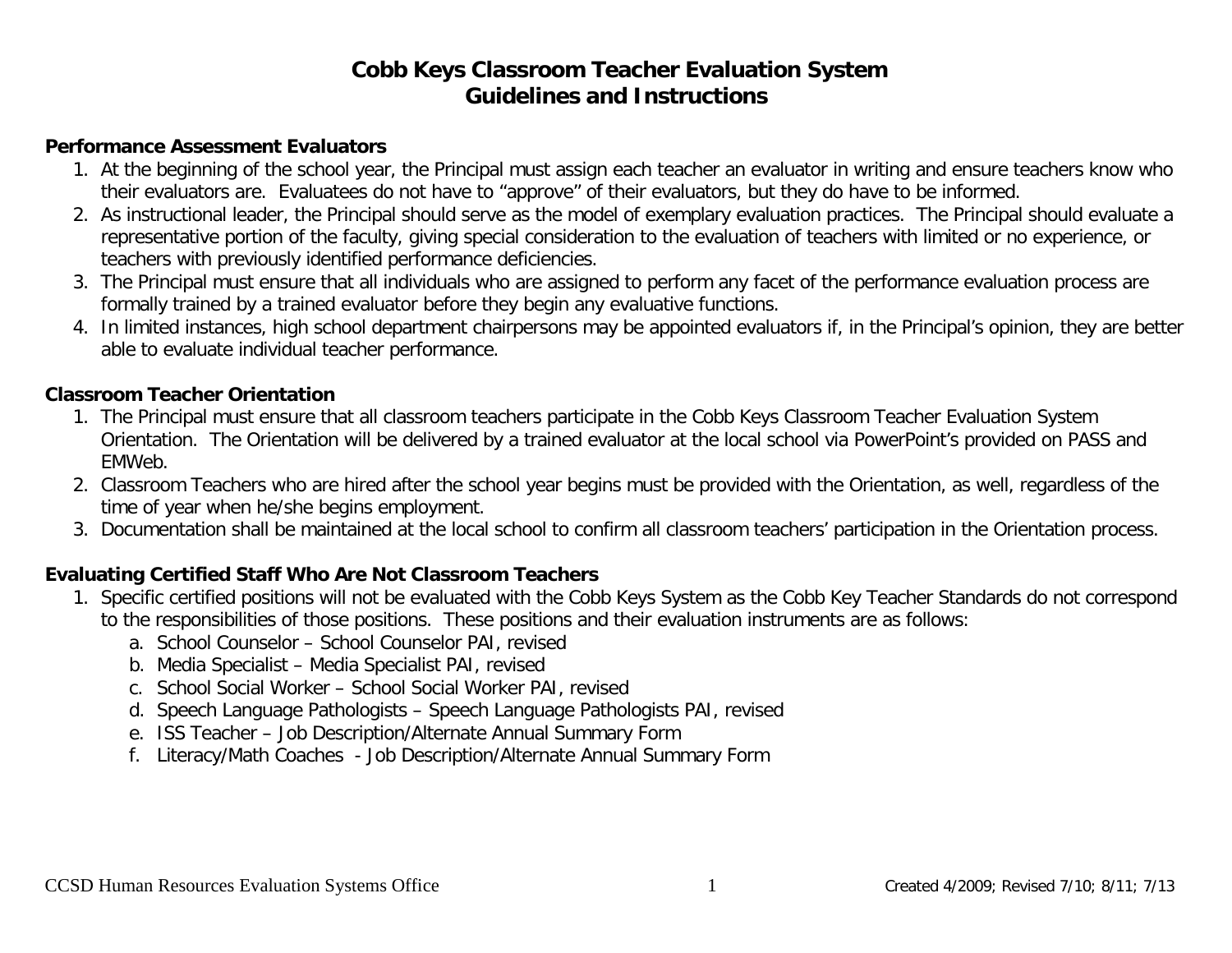### **Classroom Observations/Observation Feedback Conferences**

- 1. Evaluators are encouraged to provide a pre-observation conference for their evaluatees prior to conducting classroom observations; this opportunity may be in a group environment. If an evaluatee requests an individual pre-observation conference, the individual pre-observation conference must be provided.
- 2. The analysis and assessment of instructional lesson planning is an integral component of the Cobb Keys Evaluation System. Prior to, during, and/or after the observation process, a teacher's lesson plans will be reviewed (see Curriculum and Planning Standard and Elements). Local schools will determine the expectations regarding the preparation and accessibility of lesson plans.
- 3. Evaluators will observe classroom teachers at least once during the school year; if only one observation is planned for an evaluatee, it will be announced.
- 4. Teachers with three years or less teaching experience will be observed at least twice during the school year, the second of which may be an unannounced observation. All formal classroom observations date(s) will be entered on the Teacher Performance Evaluation form, Section IV.
- 5. At the discretion of the evaluator, any classroom teacher may have additional, unannounced observations conducted.
- 6. According to Administrative Rule GBK-R, if any teacher's performance is less than satisfactory, the Principal or Supervisor should consider placing the teacher on a Professional Development Plan (PDP) to address specific area(s) of concern. The purpose of the plan is to help the teacher achieve satisfactory performance using a structured approach within a specific time frame.
	- a. Except in rare cases involving prior approval from Human Resources, a teacher should be given written feedback regarding the specific area(s) of concern prior to being placed on a PDP, and the teacher should be given a reasonable opportunity for remediation prior to the initiation of a PDP.
- 7. During the observation process, performance will be assessed in four Standard areas: Curriculum and Planning; Standards-Based Instruction; Assessment of Student Learning; and Instructional Environment. Four to six supporting Standard Elements will be marked with a Yes, No, or NA response. Commentary should be recorded for each Element receiving a "No" response. The CLASS Keys Classroom Teacher Performance Evaluation Rubric with Examples of Evidence will provide insight into the Standards and Elements.
- 8. Following each observation, the evaluator will provide formal feedback to the teacher on what was observed in a private feedback conference; observation forms may not be given to the teacher for signature w/out the preceding feedback conference. The feedback conference should occur within 10 school days of the observation. **Feedback conferences may not be combined with the annual evaluation conference.**
- 9. Each observation must be a minimum of **thirty minutes;** the Evaluator must document the observation on the Classroom Observation form on PASS.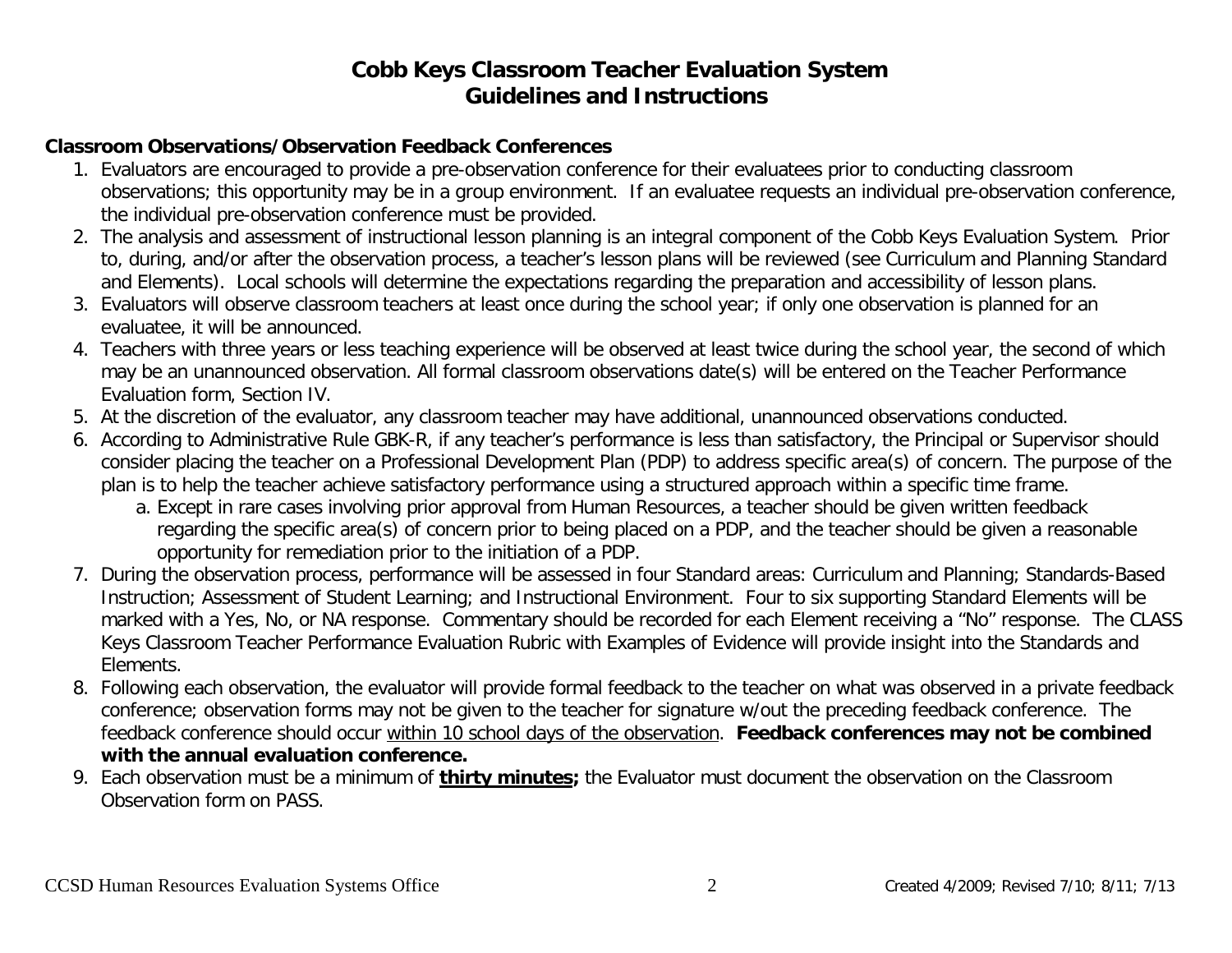### **Annual Performance Evaluation /Annual Evaluation Conference**

- 1. Annual Evaluations should be completed on the Evaluation form on PASS. Classroom teachers will be evaluated at least annually using the Cobb Keys Annual Teacher Performance Evaluation Form. Any teacher who is employed for thirty or more calendar days in a school year must have an annual evaluation. This includes limited contract teachers.
- 2. If an employee ends employment with the District prior to the evaluation deadline of March 31, the Evaluator must contact the Evaluation Systems Office before conducting an Annual Evaluation.
- 3. Evaluators will review the Performance Standards and Standard Elements (See Observation Form and Performance Evaluation Rubric with Examples of Evidence) to assess whether the teacher earns a "Not Evident", "Emerging", or "Proficient" rating on each of the eighteen Performance Standards Elements (Section II, A-D).
	- a. Not Evident: Not easy to see; not obvious
	- b. Emerging: Evolving; showing new or improved development
	- c. Proficient: Highly competent; skilled; adept; an expert
- 4. Personalized commentary is required for each Performance Standard. The commentary should specifically relate to the ratings assigned to the Performance Factor Standard Elements and should support the assigned rating. Exemplary performance should be acknowledged with unique commentary, clearly identifying behaviors that distinguish the teacher's performance.
- 5. Teacher performance on twelve Professional Duties and Responsibilities is recorded in Section II, E (page 2). Select the appropriate box for each of the descriptors. Commentary is required to address any "Needs Improvement" or "Unsatisfactory" ratings assigned to any Duties/Responsibilities.
- 6. The Duties/Responsibilities Summary Rating of "Needs Improvement", "Satisfactory" or "Unsatisfactory" is assigned based upon the legend on the Annual Evaluation Form.
	- d. Satisfactory  $(S)$  no more than 2 "N's" and no "U's"
	- e. Needs Improvement (N) 3 "N's" or one "U"
	- f. Unsatisfactory (U) More than 3 "N's" or 2 or more "U's"
- 7. According to GBK-R, if any employee's performance or behavior is less than satisfactory, the Principal or Supervisor should consider placing the employee on a PDP to address specific area(s) of concern. The purpose of the plan is to help the employee achieve satisfactory performance or behavior using a structured approach within a specific time frame.
- 8. The Overall Performance Rating of "Unsatisfactory", "Emerging", or "Proficient" is assigned based upon the legend in Section III of the Annual Evaluation Form.
	- g. Proficient 13 or more "Proficient" Element ratings and a "Satisfactory" Summary Rating on Professional Duties and Responsibilities
	- h. Emerging Fewer than 13 "Proficient" Standards ratings (no more than 3 "Not Evident") and "Satisfactory" or "Needs Improvement" Summary Rating on Duties/Responsibilities.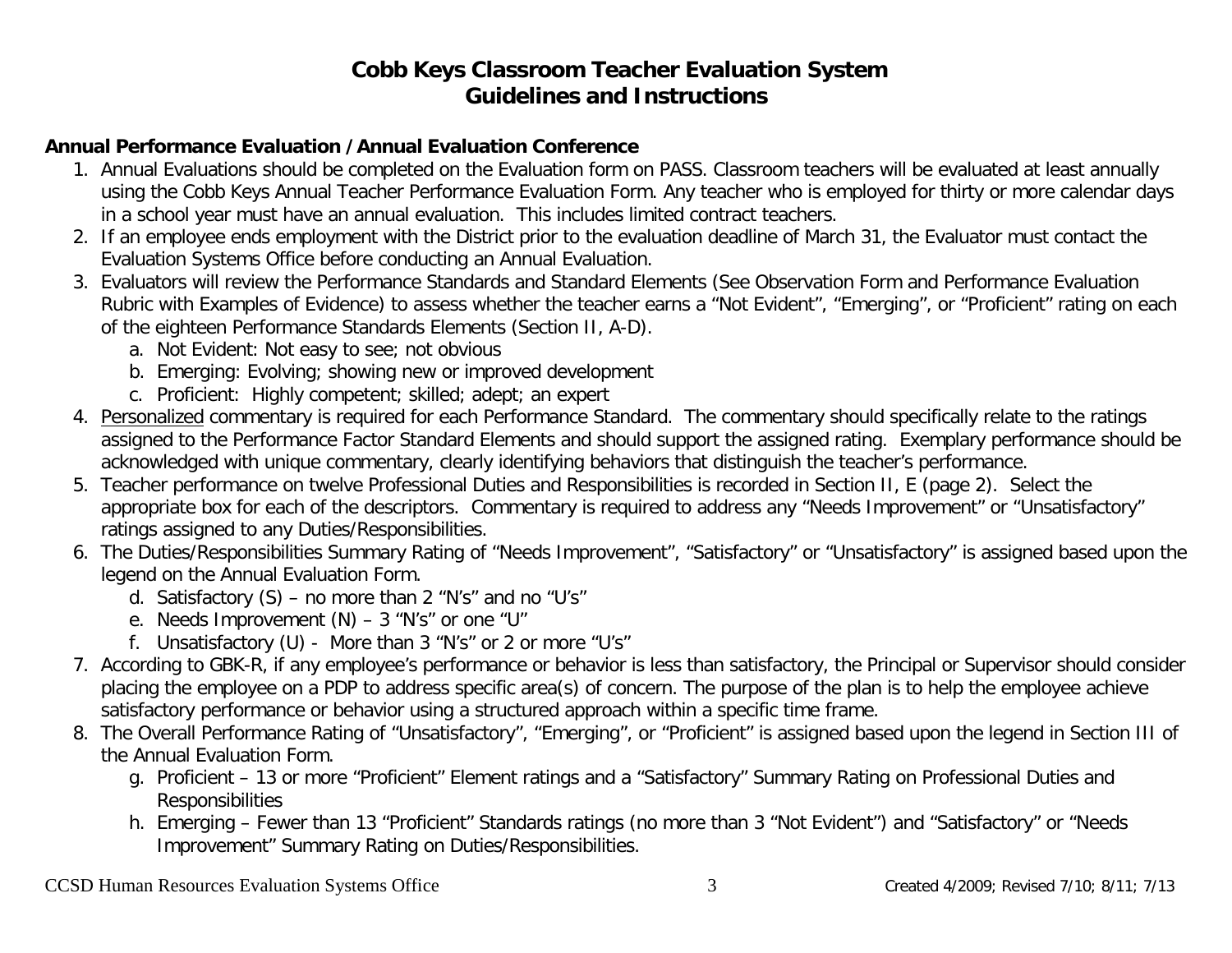i. Unsatisfactory – 4 or more "Not Evident" Standards ratings OR "Unsatisfactory" Summary Rating on Duties/Responsibilities.

- 9. Teachers earning an Overall Performance Rating of "Unsatisfactory" must have been placed on a PDP prior to receiving an "Unsatisfactory" Evaluation according to District Administrative Rule (GBK-R).
- 10.The date(s) of all observation(s) and feedback conference(s) are entered in Section III below the Overall Performance Rating. Preobservation conferences and other types of conferences that occur throughout the year, including the Annual Conference, are not recorded in this section of the Annual Evaluation.
- 11. Primary sources of information used to assess overall teacher performance will be the lesson plans, classroom observation(s), feedback conference(s), the Classroom Teacher Performance Rubric with Examples of Evidence. Other evidence (required or requested) such as non-classroom observations, other conferences, etc., may also be considered by the evaluator.
- 12. Evaluations must be completed, signed, and dated by the evaluator. Principals (if Principal is not the evaluator) will review and sign all Teacher Performance Evaluations. Principals will take into consideration their personal observations of the teacher during the delivery of instruction and at other times, as appropriate, when reviewing and signing the Teacher Performance Evaluation.
- 13. A Principal's signature as "Reviewer" on an Annual Evaluation is an affirmation that he/she has reviewed the information recorded on the evaluation form and that it is complete and accurate. It is further indicative of the Principal's support of the content contained therein, including all ratings assigned and commentary recorded.

## **Annual Evaluation Conferences**

- 1. Annual performance Evaluation results must be shared with the teacher in a private annual evaluation conference. **The annual evaluation conference must occur prior to April 1st.**
- 2. If the teacher is unavailable due to absence to sign the Annual Evaluation in Section IV, contact the Evaluations Systems Office. If a teacher refuses to sign, the Principal should note with a brief comment such as "Teacher chose not to sign". Evaluator, Principal, and teachers should personally date his/her signature when the signature is recorded.
- 3. All completed Observation Forms (signatures, etc.) should be attached to the Annual Evaluation.
- 4. The original completed Evaluation, with the observation forms attached, is sent to CCSD Human Resources for the teacher's District personnel folder. Copies of the completed Evaluation go to the teacher, evaluator, and school file.